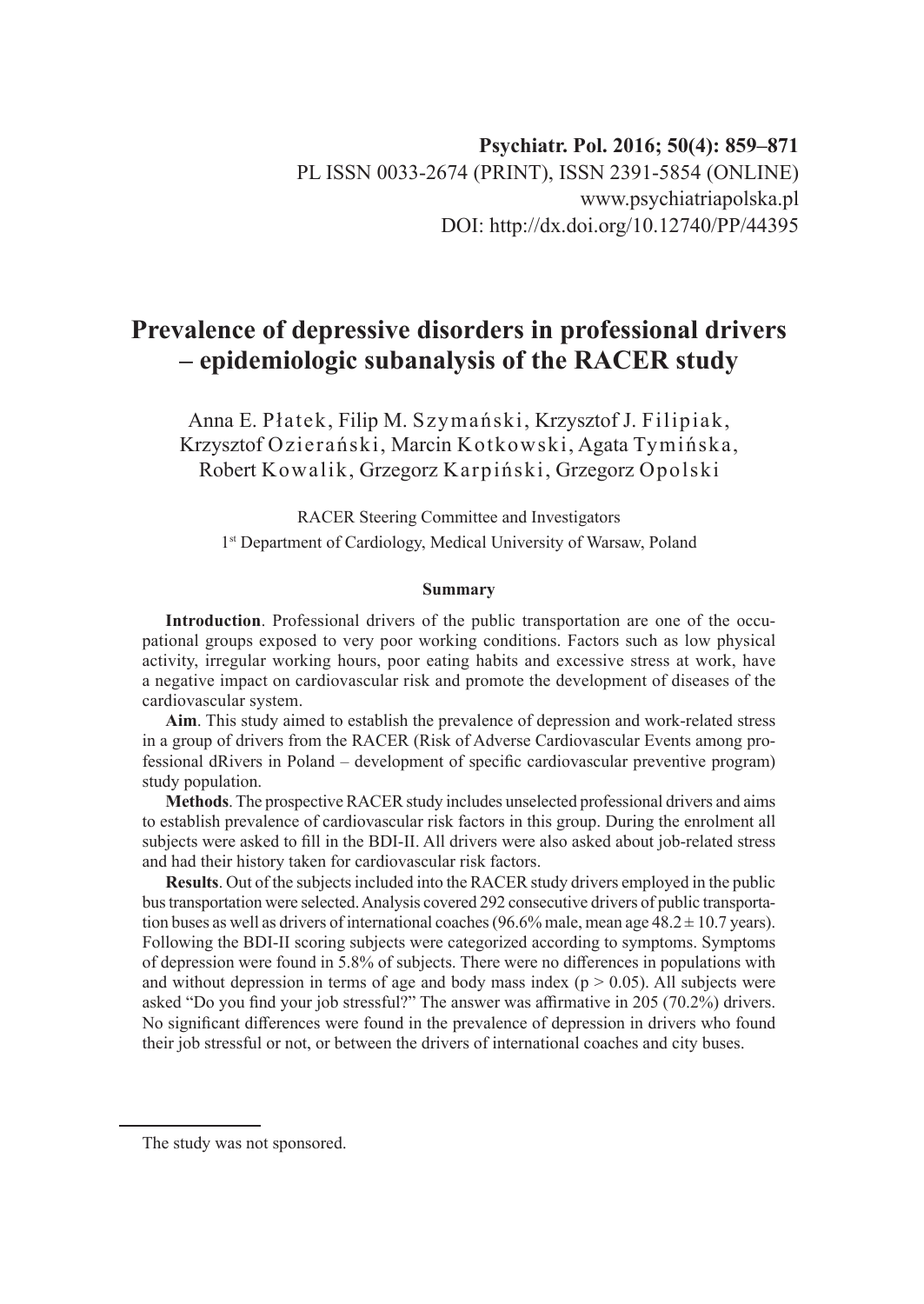**Conclusions**. In professional drivers prevalence of depressive symptoms and work-related stress is relatively high. There are no clinical factors predictive of high risk for depressive disorders development. This along with cardiovascular risk associated with depression is a reason for routine, psychological screening of professional drivers.

**Key words**: depression, cardiovascular disease, occupational exposure

# **Introduction**

Depression is now one of the most frequently diagnosed mental illnesses. Mood disorders are more and more common in patients treated by psychiatrists, as well as many patients who are under the care of doctors of other specialties. This forces the necessity for continuous education in the field of early detection and proper treatment of patients of general practitioners, internal medicine specialists, but also doctors of other specialists. Educational and social campaigns focused on spreading the knowledge of the clinical picture and relatively clearly expressed symptoms contribute to an increased recognition of this mood disorder [1]. The result is that we are seeing an increased rate of diagnosis of depression in the general population, which translates to faster implementation and proper management of the treatment.

Depression has obvious negative impact on all spheres of human life – from emotional sphere, through physical fitness and cognitive function to social relations [2]. What is particularly important, depression is also a significant risk factor for other diseases. The relationship of mood disorders with diseases of the cardiovascular system has been especially accurately described. Numerous publications and meta-analyses have shown that the prevalence of depression in patients with established cardiovascular disease is a risk factor for cardiovascular death and total mortality [3, 4]. However, despite the fact that depression is seen more and more widely – doctors and patients are not aware of its association with the risk of diseases such as myocardial infarction, coronary artery disease, stroke, and heart failure. Screening targeted towards early detection and treatment of depression, scheduled because of the negative impact of depression on the cardiovascular risk are still not common. The importance of this type of intervention is the greatest in patients with increased cardiovascular risk. This kind of patients includes professional drivers. Stress, irregular working hours or lack of physical activity are some of the factors negatively affecting both the state of the cardiovascular system, as well mood disorders.

# **Aim**

This study aims to describe the epidemiology of depression in a group of professional drivers.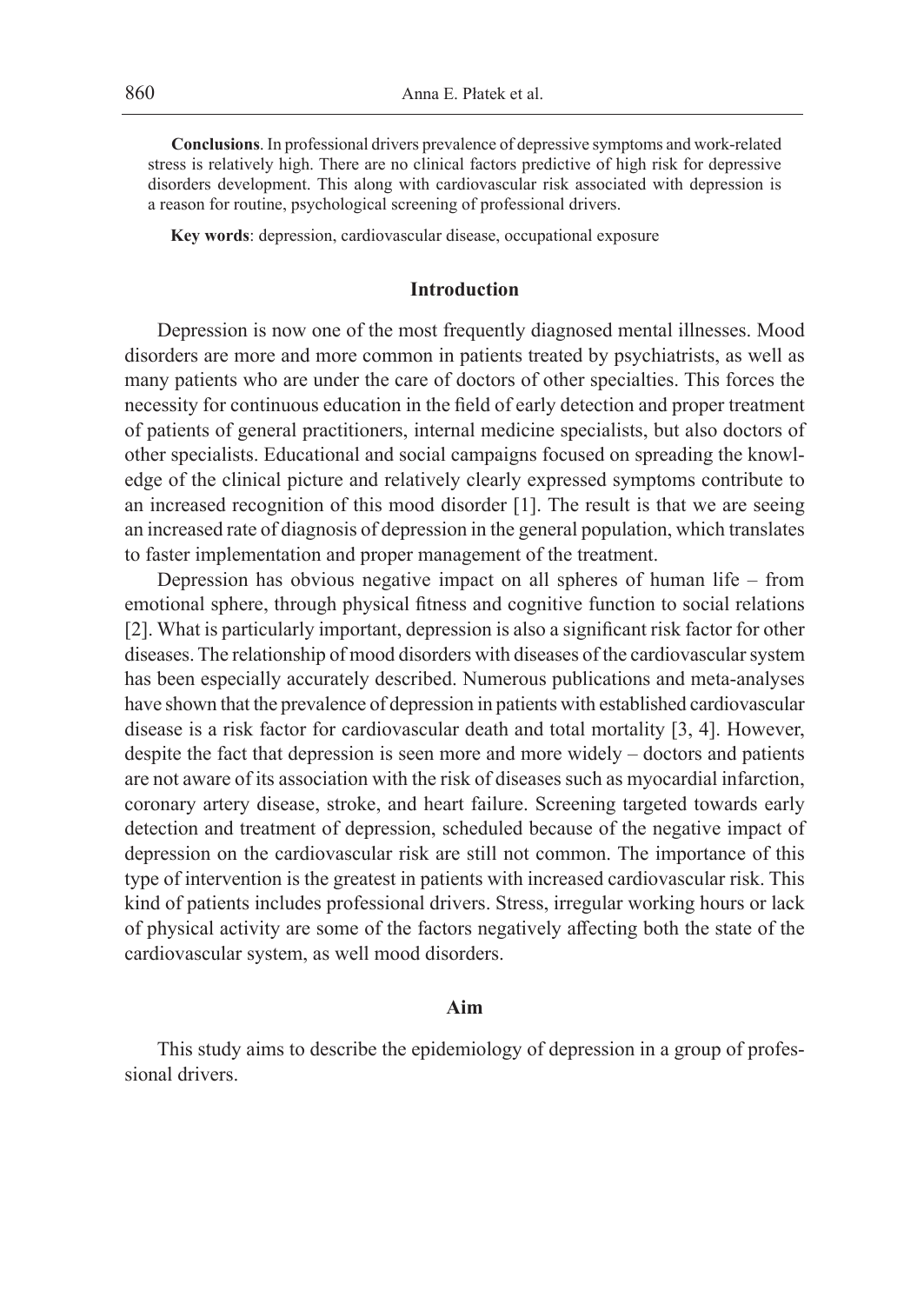#### **Material and methods**

The results of the present study are a subanalysis of the RACER study (Risk of Adverse Cardiovascular Events among professional dRivers in Poland – development of specific preventive cardiovascular program). In short, RACER is a nationwide study focused on establishing the prevalence of cardiovascular risk factors in a group of professional drivers representative of both the country and geographical region. Objectives of the program include screening of the health of professional drivers, including the drivers of public transport, buses, trucks and taxis. The study is designed to determine the prevalence of classical and non-classical cardiovascular risk factors. The RACER program was initiated under the auspices of the 1st Department of Cardiology, Medical University of Warsaw, the Polish Cardiac Society and the Polish Chief Inspectorate of Road Transport. The aim of the program is to draw attention to the health situation of professional drivers in Poland, as well as to develop a specific program of prevention of cardiovascular disease addressed to professional drivers. The study was approved by the Bioethics Committee at the Medical University of Warsaw, and it was conducted in accordance with the objectives of the Declaration of Helsinki.

The present subanalysis comprises bus drivers employed in the urban public transport system employed in various Polish cities, and bus drivers operating on the international routes. Recruitment of patients took place at the  $1<sup>st</sup>$  Department of Cardiology, Medical University of Warsaw, as well as in other places during campaigns organized by the 1st Department of Cardiology team, among others, at the premises of transport companies and at public automotive fairs. In each case the participation of the drivers in the study was voluntary. The study included consecutive, unselected drivers that meet the following criteria: giving a written informed consent to participate in the study, age  $\geq 18$  years and current employment as a bus driver in a city transportation system or on international routes. The main exclusion criteria of the study were: a lack of informed consent to participate in the study, concomitant disease with the survival prognosis of < 6 months, receiving a medication with can potentially cause depression. The enrolled subjects were not selected according to the level of education, socio-economic status, lifestyle habits (not related to the profession) or any other socio-demographic parameters.

## **Methods of risk assessment**

All drivers enrolled into the study, as part of the RACER study protocol, had their history taken and underwent physical examination to determine the prevalence of classical cardiovascular risk factors such as hypertension, obesity or cigarette smoking. Subjects had the anthropometric measurements (height, weight, circumference of the neck, chest, waist and hips) taken, and had blood pressure measurements performed in a manner consistent with the guidelines of the European Society of Cardiology (ESC)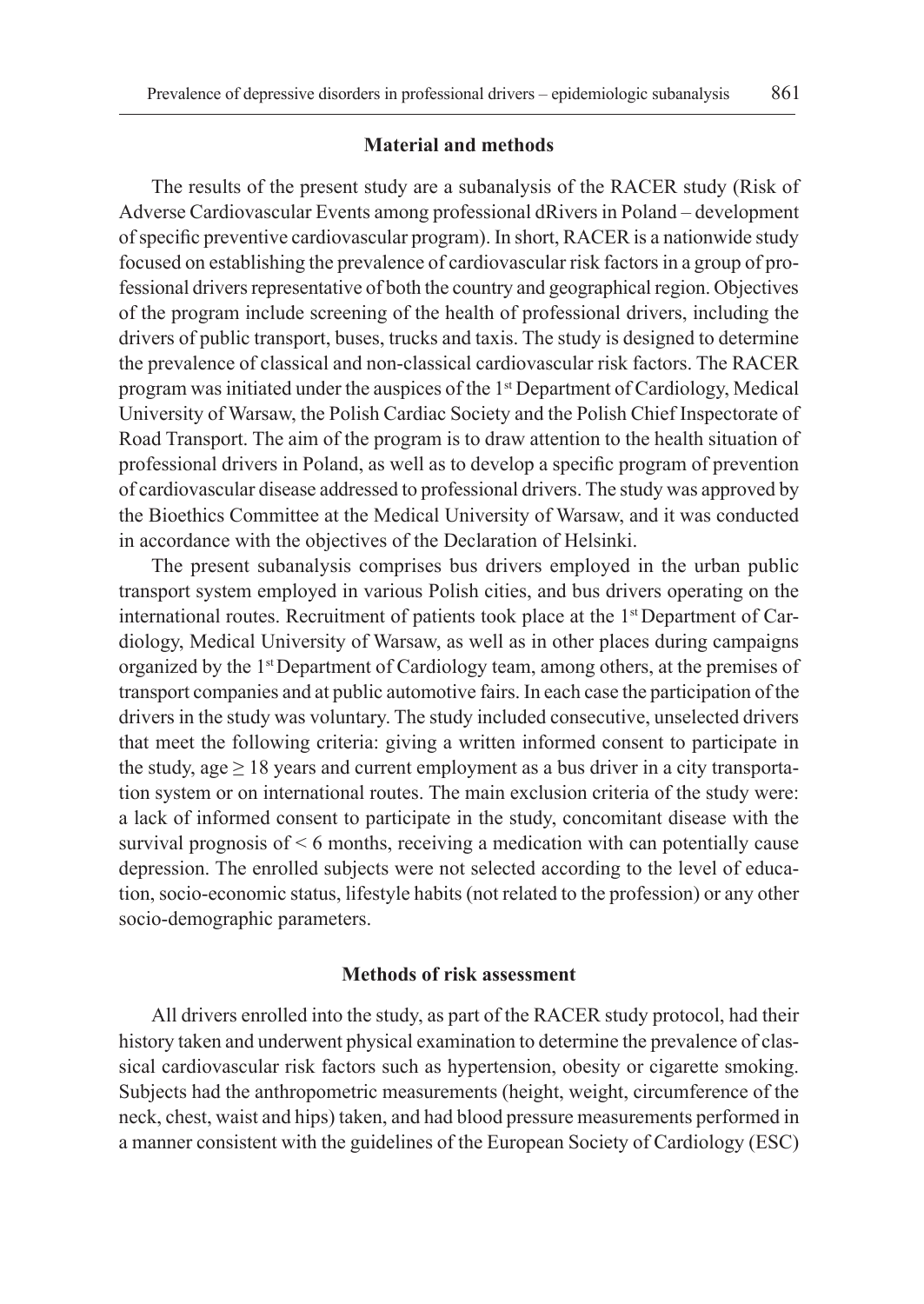and the European Society of Hypertension (ESH) in order to determine the mean blood pressure levels in the study population [5].

The incidence of depressive disorders was established based on a questionnaire designed for this purpose – Beck Depression Inventory II (BDI-II) [6]. BDI-II consists of 21 questions aiming to evaluate the incidence of subjective symptoms of depression. Questions are evaluated on a point scale, with the maximum of 63 points suggesting a very strong probability of depression, while 0 shows the lack of subjective symptoms of depression. Both high sensitivity and specificity of the scale were extensively described in the literature, confirming the value of the BDI-II in the diagnosis of mood disorders [6]. All enrolled drivers completed the BDI-II in calm conditions, adapted to the situation, which ensured comfort and discretion. The filled questionnaires were scored by researchers assuring the anonymity of subjects' data.

Another parameter analyzed in the study was the stress associated with drivers' profession and its impact on the incidence of depressive disorders. In order to determine it the drivers were asked the question: "Do you find your job stressful?". Expected answer: YES/NO.

#### **Statistical analysis**

Data were tested for normality using the Kolmogorov-Smirnov test. Continuous data are presented as mean and 95% confidence intervals (CI), with statistical comparisons performed with the Mann–Whitney U test or Student's t-test. For categorical variables comparison was made using either the Chi-square test or Fisher exact tests. A p value of less than 0.05 was considered statistically significant. All statistical calculations were performed using commercially available SAS statistical software version 9.4 (SAS Institute, Inc., Cary, NC, USA).

# **Results**

Of the population of the RACER study we selected drivers working as professional bus drivers operating on international routes and those included in the city transport system. The study group consisted of 292 consecutive subjects, of whom 96.6% were male. The average age of enrolled patients was  $48.2 \pm 10.7$  years. Analysis of the prevalence of cardiovascular risk factors revealed that 57 (19.5%) subjects were previously diagnosed with hypertension. Mean systolic blood pressure obtained from measurements taken during the study was  $144.5 \pm 16.3$  mmHg, while diastolic blood pressure was  $87.7 \pm 11.4$  mmHg. Blood pressure values exceeding the threshold of 140/90 mmHg were found in 65.4% of patients. With regard to overweight and obesity the criteria based on body mass index (BMI) were adapted. Overweight (BMI > 25 to  $<$  30 kg/m<sup>2</sup>) was found in 131 (44.9%) drivers, while obesity (BMI  $\geq$  30 kg/m<sup>2</sup>) in 109  $(37.3%)$  subjects. Obesity based on waist circumference (> 94 cm in men and > 80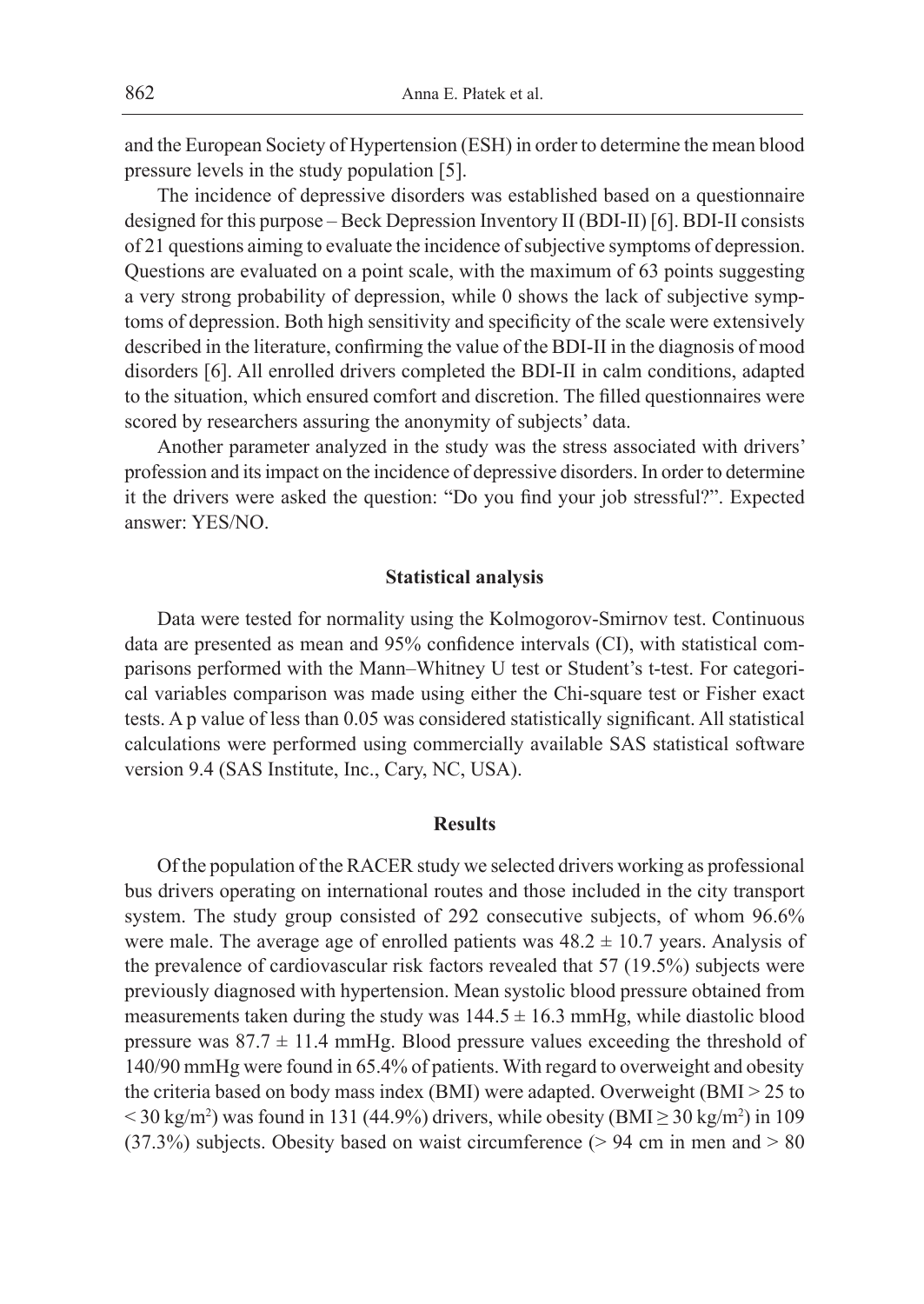cm in women) was diagnosed in 70.2% of drivers. Other classical cardiovascular risk factors: diabetes mellitus, smoking, a family history of cardiovascular disease were found in 2.1%, 37.3% and 17.1% of subjects respectively. The mean BDI-II score in the study population was  $4.0 \pm 5.4$  points. In accordance with the principles of assessment, BDI-II values of  $0-13$  points – were classified as normal;  $14-19$  – as mild depression symptoms;  $20-28$  – as moderate depression symptoms and  $\geq$  29 as severe depression symptoms. 5.8% of patients met the criteria for the diagnosis of depression symptoms. The answer to the question "Do you find your job stressful?" was affirmative in 205 (70.2%) of drivers (Table 1).

| $n$ <sup>(%</sup> ) or mean $\pm$ standard deviation |
|------------------------------------------------------|
| 282 (96.6%)                                          |
| $48.2 \pm 10.7$                                      |
| 57 (19.5%)                                           |
| $144.5 \pm 16.3$                                     |
| $87.7 + 11.4$                                        |
| 191 (65.4%)                                          |
| $29.9 \pm 14.0$                                      |
| 131 (44.9%)                                          |
| 109 (37.3%)                                          |
| $102.1 \pm 11.9$                                     |
| 205 (70.2%)                                          |
| $6(2.1\%)$                                           |
| 110 (37.3%)                                          |
| 50 (17.1%)                                           |
| $4.0 \pm 5.5$                                        |
| 17 (5.8%)                                            |
| 205 (70.2%)                                          |
|                                                      |

Table 1. **Characteristics of the study population**

BMI – body mass index; SBP – systolic blood pressure; DBP – diastolic blood pressure; BDI-II – Beck Depression Inventory-II

The entire study group was divided into drivers working in public city bus transport and those operating on the international routes. It has been shown that drivers of international routes had a significantly lower incidence of cardiovascular risk factors. They were significantly younger  $(46.9 \pm 11.2 \text{ vs. } 49.6 \pm 9.0 \text{ years})$  $p = 0.008$ ), less likely to have previously diagnosed hypertension (15.7% vs. 27.4%;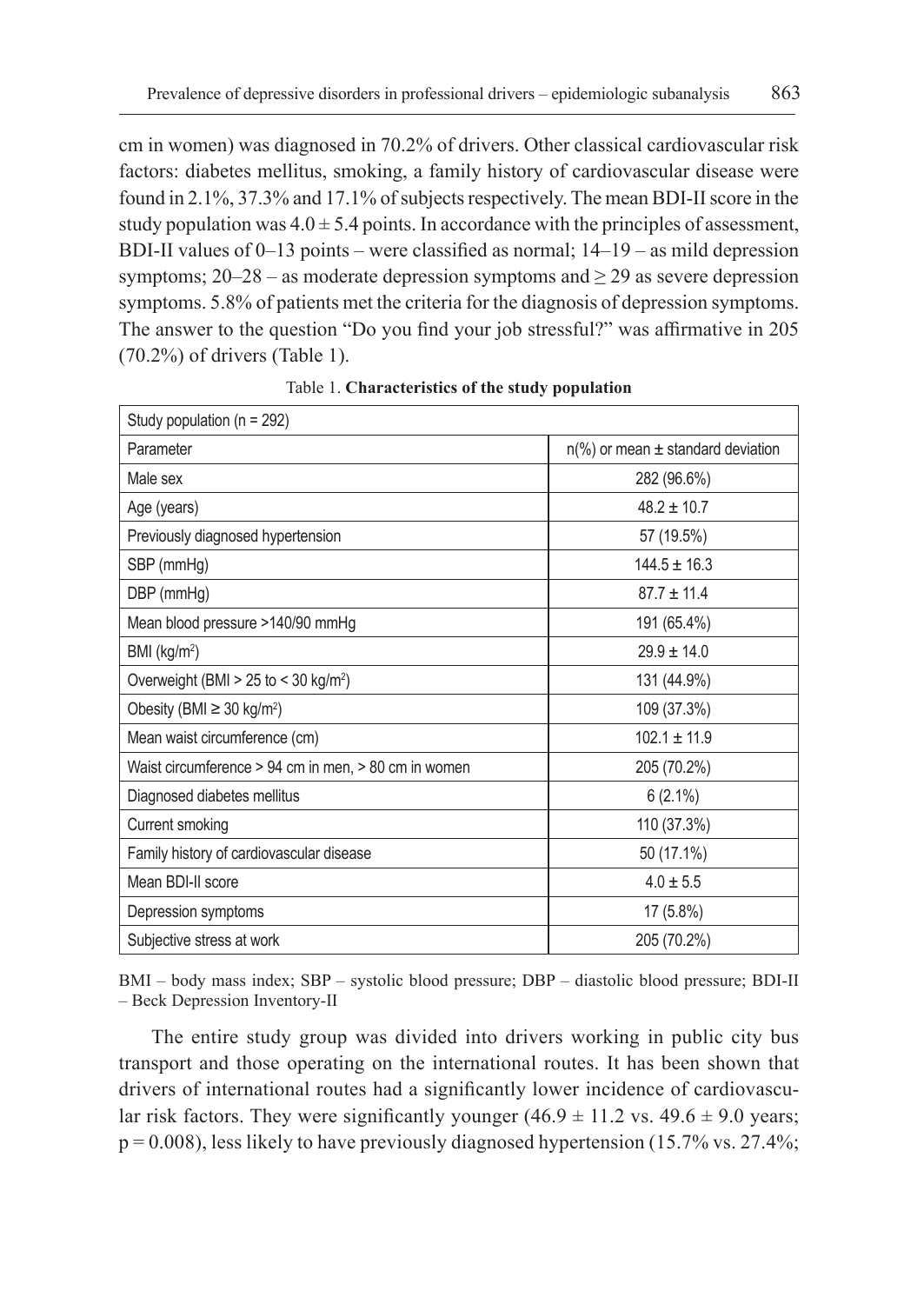$p = 0.03$ ) had lower mean BMI (29.7  $\pm$  16.6 vs. 30.4  $\pm$  4.7 kg/m<sup>2</sup>; p = 0.006) and waist circumference (100.1  $\pm$  11.0 vs. 107.2  $\pm$  12.5 cm; p < 0.0001), and a lower prevalence of obesity (33.0% vs. 46.3%;  $p = 0.04$ ). With respect to other parameters such as blood pressure and the presence of other cardiovascular risk factors, including diabetes and cigarette smoking, there were no statistically significant differences between groups. Interestingly, the drivers of international routes perceived their job as stressful significantly less often than those who were employed in urban public transport (63.5% vs. 84.2%;  $p = 0.0005$ ). Although the depression symptoms were more common in urban bus drivers, this relationship was not found statistically significant (8.4% vs. 4.6%;  $p = 0.39$ ).

After dividing the population into drivers with and without depressive disorders, both populations were analyzed again for the prevalence of cardiovascular risk factors. It was shown that the two groups did not differ significantly in terms of age – the average values in patients without depression were  $48.1 \pm 10.9$  years, while in the group of subjects with depression symptoms it was  $50.4 \pm 8.3$  years. Also differences in the prevalence of classical risk factors such as previously diagnosed hypertension (19.3% vs. 23.5%;  $p = 0.91$ ), smoking, and family history ( $p > 0.05$ ) were not significantly different in the respective groups. Only the lower prevalence of male sex (97.5% vs. 82.4%;  $p = 0.008$ ) and previously diagnosed diabetes was associated with the presence of depression symptoms (1.5% vs. 11.8%;  $p = 0.04$ ). Similarly, the average BMI and systolic and diastolic blood pressure did not differ significantly between the groups  $(p > 0.05)$ . Detailed data on the prevalence of risk factors according to the depression status are shown in Table 2.

| Parameter                                               | Drivers without depression<br>symptoms ( $n = 275$ ) | Drivers with depression<br>symptoms ( $n = 17$ ) | р     |
|---------------------------------------------------------|------------------------------------------------------|--------------------------------------------------|-------|
| Male sex                                                | 268 (97.5%)                                          | 14 (82.4%)                                       | 0.008 |
| Age (years)                                             | $48.1 + 10.9$                                        | $50.4 \pm 8.3$                                   | 0.39  |
| Previously diagnosed hypertension                       | 53 (19.3%)                                           | 4(23.5%)                                         | 0.91  |
| SBP (mmHg)                                              | $144.6 \pm 16.5$                                     | $142.6 \pm 12.7$                                 | 0.62  |
| DBP (mmHg)                                              | $87.7 \pm 11.5$                                      | $87.2 \pm 10.3$                                  | 0.91  |
| Mean blood pressure > 140/90 mmHq                       | 179 (65.1%)                                          | 12 (70.6%)                                       | 0.84  |
| BMI (kg/m <sup>2</sup> )                                | $29.9 \pm 14.4$                                      | $30.2 \pm 4.0$                                   | 0.11  |
| Overweight (BMI $>$ 25 to $<$ 30 kg/m <sup>2</sup> )    | 125 (45.5%)                                          | 6(35.3%)                                         | 0.57  |
| Obesity (BMI $\geq$ 30 kg/m <sup>2</sup> )              | 99 (36.0%)                                           | 10 (58.8%)                                       | 0.10  |
| Mean waist circumference (cm)                           | $102.0 \pm 11.8$                                     | $103.8 \pm 13.2$                                 | 0.41  |
| Waist circumference > 94 cm in men, ><br>80 cm in women | 194 (70.5%)                                          | 11 (64.7%)                                       | 0.81  |

Table 2. **Comparison of clinical characteristics of drivers with and without depression symptoms**

*table continued on the next page*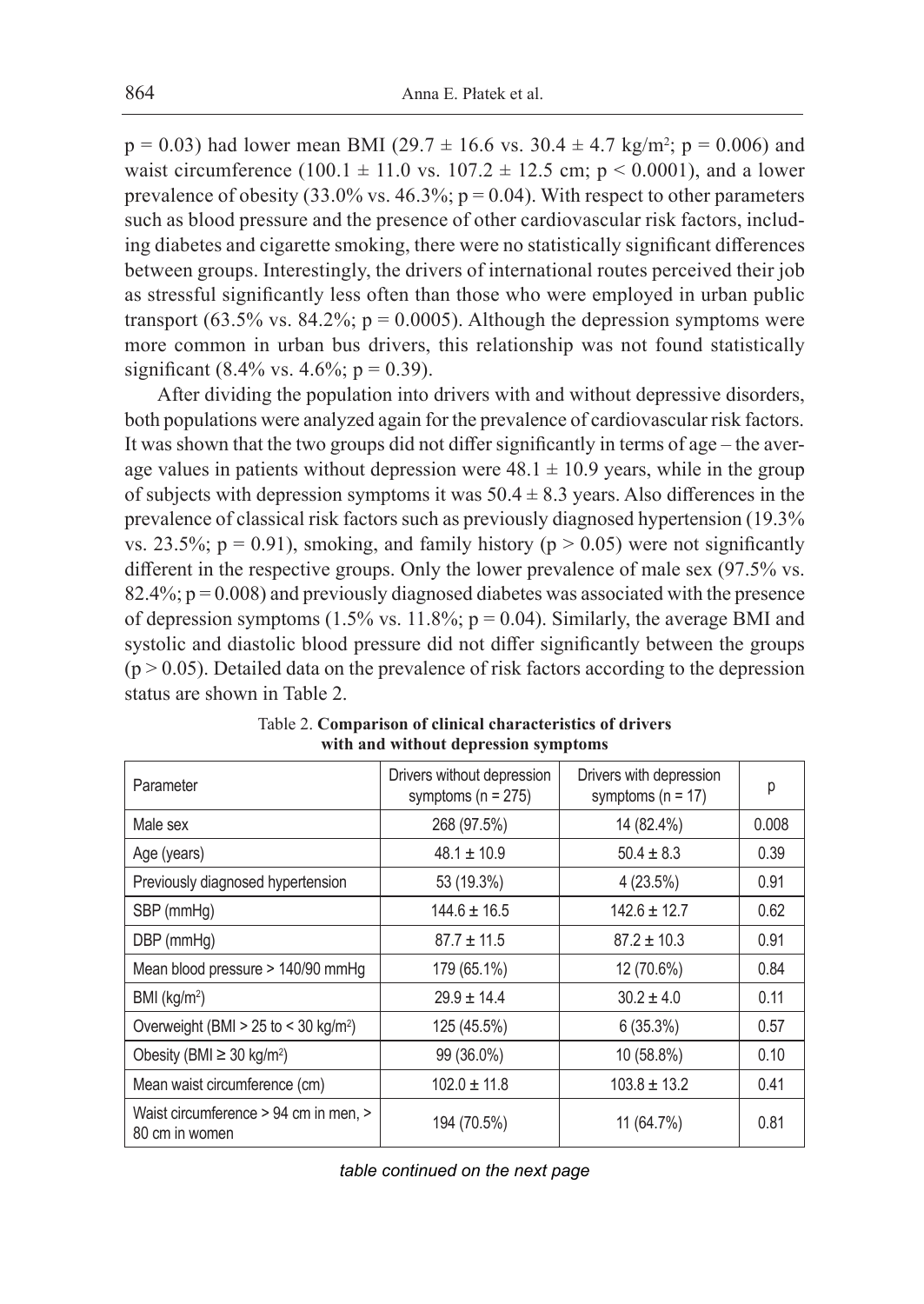| Diagnosed diabetes mellitus                 | $4(1.5\%)$  | $2(11.8\%)$ | 0.04 |
|---------------------------------------------|-------------|-------------|------|
| Current smoking                             | 104 (37.8%) | 6(35.3%)    | 0.96 |
| Family history of cardiovascular<br>disease | 47 (17.1%)  | 3(17.6%)    | 0.79 |
| Subjective stress at work                   | 190 (69.1%) | 15 (88.2%)  | 0.27 |

BMI – body mass index; SBP – systolic blood pressure; DBP – diastolic blood pressure; BDI-II – Beck Depression Inventory-II

An affirmative answer to the question about the work-related stress was given by 88.2% of subjects with depression symptoms, and 69.1% of subjects without symptoms. The relationship between work-related stress and depressive disorders was not statistically significant ( $p = 0.27$ ).

We also performed division into drivers with and without depression symptoms within both groups: urban bus drivers and drivers operating on the international routes. Detailed results of the analysis are presented in Table 3.

|                                                            | Drivers of the public transportation system            |                                                  |        | Drivers of the busses traveling on international<br>routes |                                                  |        |
|------------------------------------------------------------|--------------------------------------------------------|--------------------------------------------------|--------|------------------------------------------------------------|--------------------------------------------------|--------|
| Parameter                                                  | Drivers without<br>depression<br>symptoms ( $n = 87$ ) | Drivers with<br>depression<br>symptoms $(n = 8)$ | p      | Drivers without<br>depression<br>symptoms ( $n = 188$ )    | Drivers with<br>depression<br>symptoms $(n = 9)$ | p      |
| Male sex                                                   | 85 (97.7%)                                             | 8 (100%)                                         | 0.39   | 183 (97.3%)                                                | 6(66.7%)                                         | 0.0002 |
| Age (years)                                                | $50.7 \pm 9.2$                                         | $52.7 \pm 8.2$                                   | 0.49   | $46.9 \pm 11.4$                                            | $48.1 \pm 8.4$                                   | 0.86   |
| Previously diagnosed<br>hypertension                       | 24 (27.6%)                                             | $2(25.0\%)$                                      | 0.80   | 29 (15.4%)                                                 | 2(22.2%)                                         | 0.94   |
| SBP (mmHq)                                                 | $145.2 \pm 18.1$                                       | $145.6 \pm 10.7$                                 | 0.75   | $144.4 \pm 15.8$                                           | $140.0 \pm 14.3$                                 | 0.33   |
| DBP (mmHq)                                                 | $88.7 \pm 11.9$                                        | $87.1 \pm 9.3$                                   | 0.84   | $87.3 \pm 11.4$                                            | $87.3 \pm 11.7$                                  | 0.97   |
| Mean blood pressure<br>> 140/90 mmHg                       | 55 (63.2%)                                             | 7 (87.5%)                                        | 0.32   | 124 (66.0%)                                                | 5(55.6%)                                         | 0.78   |
| BMI (kg/m <sup>2</sup> )                                   | $30.2 \pm 4.8$                                         | $32.1 \pm 3.1$                                   | 0.13   | $29.8 \pm 17.0$                                            | $28.6 \pm 4.1$                                   | 0.70   |
| Overweight (BMI > 25<br>to < 30 kg/m <sup>2</sup> )        | 34 (39.1%)                                             | $2(25.0\%)$                                      | 0.69   | 91 (48.4%)                                                 | $4(44.4\%)$                                      | 0.91   |
| Obesity<br>(BMI $\geq$ 30 kg/m <sup>2</sup> )              | 38 (43.7%)                                             | $6(75.0\%)$                                      | 0.18   | 61 (32.4%)                                                 | $4(44.4\%)$                                      | 0.70   |
| Waist circumference<br>(cm)                                | $106.7 \pm 12.7$                                       | $113.0 \pm 8.6$                                  | 0.11   | $100.2 \pm 11.0$                                           | $97.7 \pm 12.3$                                  | 0.57   |
| Waist circumference<br>> 94 cm in men,<br>> 80 cm in women | 63 (72.4%)                                             | $6(75.0\%)$                                      | 0.80   | 131 (69.7%)                                                | 5(55.6%)                                         | 0.60   |
| Diagnosed diabetes<br>mellitus                             | $0(0.0\%)$                                             | $2(25.0\%)$                                      | 0.0006 | $4(2.1\%)$                                                 | $0(0.0\%)$                                       | 0.44   |

Table 3. **Comparison of clinical characteristics of drivers with and without depression symptoms according to the job status**

*table continued on the next page*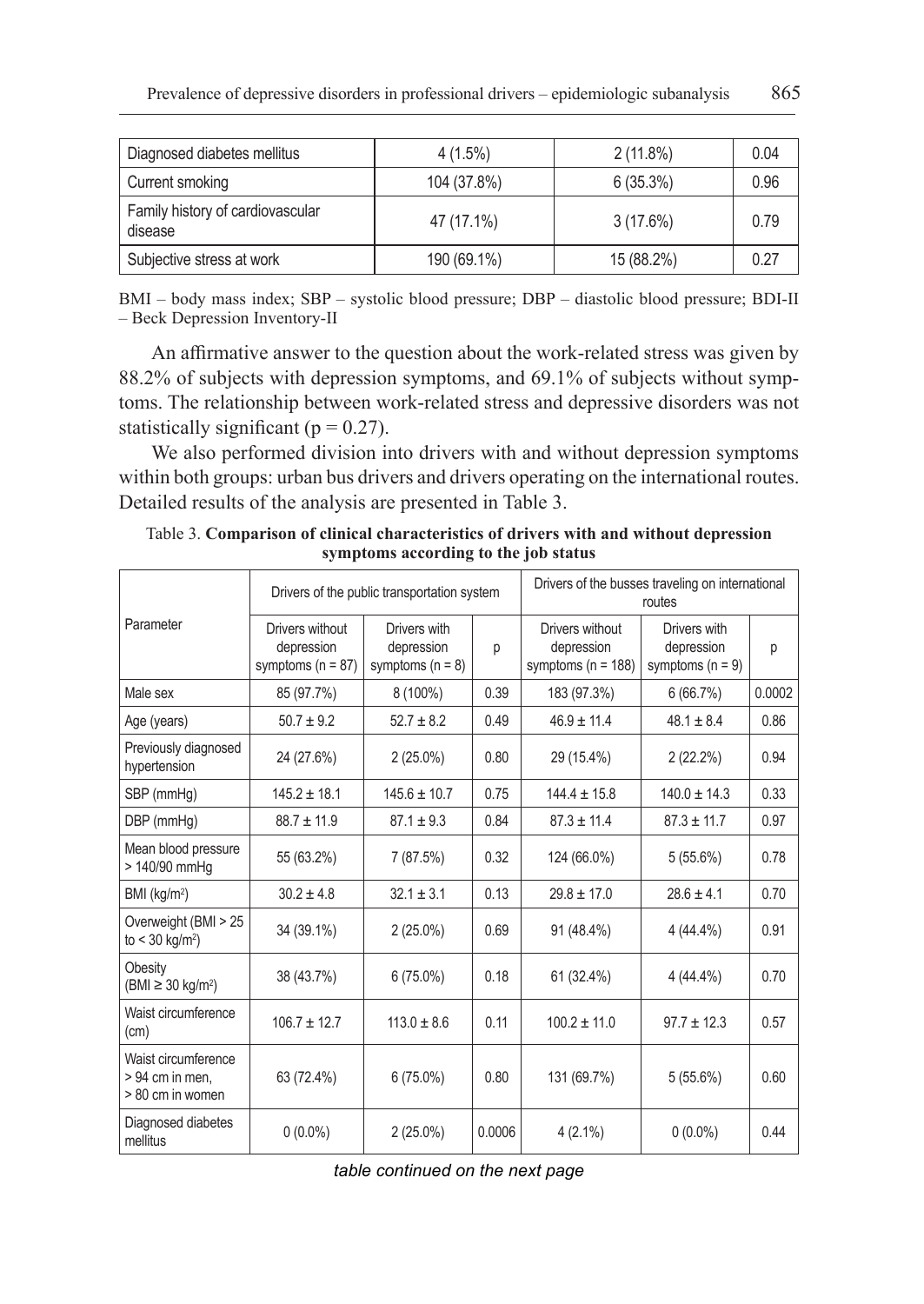| Current smoking                                       | 28 (32.2%) | 3(37.5%)    | 0.93 | 76 (40.4%)  | 3(33.3%)    | 0.94 |
|-------------------------------------------------------|------------|-------------|------|-------------|-------------|------|
| <b>Family history</b><br>of cardiovascular<br>disease | 22(25.3%)  | $2(25.0\%)$ | 0.69 | 25 (13.3%)  | $1(11.1\%)$ | 0.75 |
| Subjective stress<br>at work                          | 73 (83.9%) | $8(100\%)$  | 0.95 | 117 (62.2%) | 7(77.8%)    | 0.28 |

BMI – body mass index; SBP – systolic blood pressure; DBP – diastolic blood pressure; BDI-II – Beck Depression Inventory-II

# **Discussion of the results**

Professional drivers are a group particularly vulnerable to cardiovascular disease. This is due to the many factors mutually exacerbating each other. Work of the drivers, including the group of bus drivers of the city transportation system and those traveling on international routes, has a highly negative impact on their overall health [7]. First of all, it is due to the adverse effect of the work environment. Work schedule of the professional drivers rarely is constant, in most cases they work in shifts. Shift work is related to the necessity of working both in the very early hours in the morning, as well as during the night, which disrupts the circadian rhythm, causing disorders of sleep and hormonal dysregulation, including cortisol dysregulation – hormone responsible for the responses to stress [8].

Disturbances of the circadian rhythm of sleep and wakefulness are often associated with depression. Lack of sleep combined with sleepiness during the day, impairs psychomotor skills, cognitive functions and memory, and what is the most important – causes mood disorders [9]. This is due to disturbances in the serotonergic transmission, which is involved in the regulation of sleep and wakefulness. Serotonergic activity is the greatest during the day and minimal during sleep, serotonin production in the brain occurs during REM (rapid eye movement) phase. Circadian rhythm disorders result in increased risk of mood disorders [10].

Other factors that influence the emotional reactions, including depressed mood, and stress is the very nature of the work associated with high responsibility, but also a number of stressors stimuli. The need for constant attention, stress triggers associated with both the traffic, as well as the behavior of the passengers also have a negative impact. Studies show that in the professional drivers work leads to the changes in the central nervous system. Continuous stimulation of the nervous system associated with the need to focus attention and visual activation caused for example by the lights of other vehicles or traffic lights, causes an on-going cortical activation and hyperreactivity of the cardiovascular system. [11]

Working as a professional driver requires specific psychological predispositions, ability to work under pressure, to adapt to irregular schedule and a low sense of au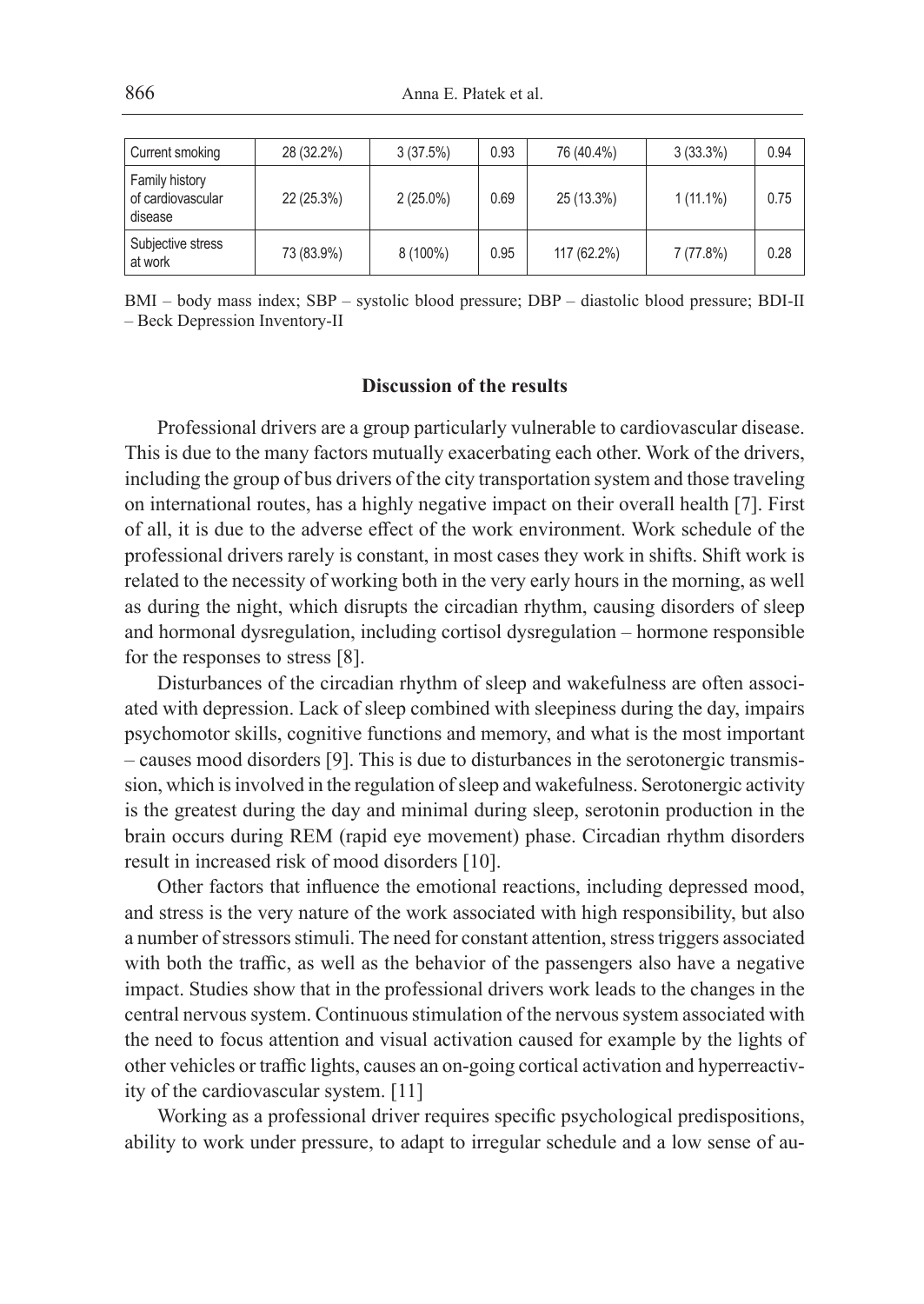tonomy and independence [12]. Unfortunately, the European rules of occupational medicine examination necessary to qualify for the profession do not include a thorough psychological evaluation. This is a major breach of the healthcare system, not only due to the factors described above, but also in terms of the results of a few – but very important epidemiological studies. Observations relating to train drivers included in the public transport system in Belgium have been published recently [13]. During a routine screening on fundamental cognitive and attention skills, it has been shown that as many as one in 10 drivers requires an extensive psychological work up. Based on further testing, it was found that 1.5% of the study group were unable to continue working. The most common causes of this phenomenon included: sleep disturbances, intolerance of irregular working hours, psychosocial stress and depressive disorders. As described in the present study, drivers had unusually high incidence of work-related stress. The profession was considered stressful by 70.2% of drivers (84.2% in the group of urban bus drivers) it is a huge percentage showing how big of a problem in these subjects is constant emotional tension. Earlier studies have shown that people who consider their work stressful not only are less effective during work, but require a longer rest period before taking another activity after they get home. Moreover, in a study conducted in the population of professional truck drivers, it was observed that the change of their profession for any other than driving was associated with a reduction of perceived work-related stress [14]. However, at present the exact numbers showing the incidence of depression and work-related stress in the professional drivers are not known.

Working as a professional driver is also associated with the risk of somatic diseases – hypertension, dyslipidemia, diabetes mellitus, cancer, obstructive sleep apnea, vascular disease and gastro-intestinal tract diseases, which translate into a worse general health status of the drivers, resulting in an increased risk of traffic accidents and making the work of professional drivers even more dangerous [11]. All of these factors, as well as age, male gender or family history result in an increased cardiovascular risk in the group of professional drivers. Cardiovascular disease is now the leading cause of death in Europe, accounting for 42% of total deaths in men and 51% in women [15]. The highest death rate is attributable to coronary artery disease (including myocardial infarction) and strokes. Significant percentage of this disease can be avoided by proper control of the risk factors. This fact was confirmed by epidemiological studies. In recent years a decline in the total number of deaths from coronary artery disease has been observed. It can be assumed that this was due to better access to invasive treatment and improvement in pharmacotherapy. However, it is not true. The observed decrease in the total number of deaths, in as many as 54% was attributable to the positive change in the control of risk factors [16].

In the present study, differences were observed between the two subgroups of drivers (city transportation and international routes). The observed differences were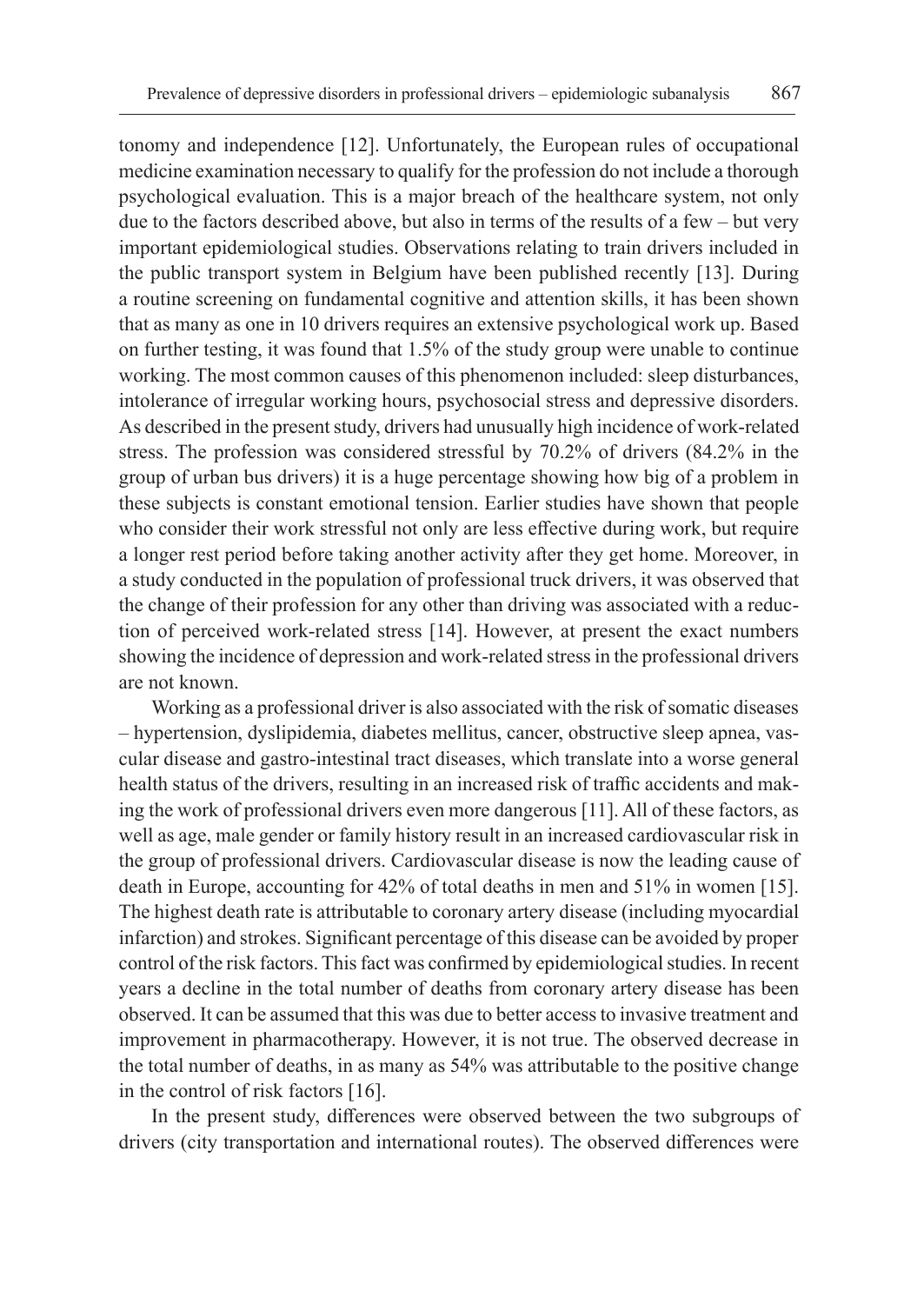associated with a number of factors, primarily different demographics. Work of drivers operating on the longer international routes requires long journeys, sometimes associated with long reside outside the home. Therefore this kind of work requires from the drivers greater physical fitness and better preparation for difficult working conditions, which is why the drivers operating on these routes are significantly younger, which translates into a lower average body mass index, waist circumference, as well as less frequent previous diagnosis of hypertension. Interestingly, international drivers also define their work as less stressful, perhaps due to the different specifics of traffic in the city and on long routes. Although the incidence of depression symptoms in the group of urban bus drivers was higher, the results were not proved to be statistically significant.

Depression is one of the major risk factors for diseases of the cardiovascular system. Epidemiological studies show that the incidence of depression causes a 2-fold increase in the risk of developing cardiovascular disease *de novo* [3]. The INTERHEART study showed that four strongest predictors of development of acute coronary syndrome were the lipids levels, smoking, psychosocial factors (mainly depression and stress) and lastly diabetes mellitus [17]. Also, studies conducted in the Polish population have shown that there is a significant relationship between depression and coronary artery disease [18]. Also in patients with a diagnosed cardiovascular disease incidence of depression is high. Criteria for the diagnosis are met by about 15% of patients with acute coronary syndrome and up to 40% of patients with advanced heart failure [19, 20]. Depression, along with other psychological factors such as personality disorders, coping with stress, subjectively perceived quality of life or psychogenic sexual disorders, is now becoming one of the most important elements in the process of diagnosis and treatment of patients at high cardiovascular risk, including professional drivers [21–23]. The American Heart Association has recently issued a document which was the first to officially define the depression as a cardiovascular risk factor, and to draw attention to the necessity of its extensive diagnostics and treatment [24].

Nevertheless, the mechanisms that link the two diseases are not clear. It seems that the disorders of the autonomic nervous system, function of platelets, coagulation factors, inflammatory markers, cytokines, endothelial function markers, neurohormones or genetic predisposition play an important role in the occurrence of both diseases [4]. Depression contributes negatively to the overall cardiovascular risk in this group of drivers who are exposed to elevated baseline cardiovascular risk due to the nature of the work. Although, basing on its occurrence we cannot determine the frequency of other classical risk factors in this population [25, 26].

Although we will probably never manage to establish a single link between depressive disorders and cardiovascular diseases, one should be aware that, at present, these two groups of diseases are the most common causes of disability in developed countries and it is estimated that by the year 2030 they will also be the most common causes of disability in all countries, regardless of their income [27].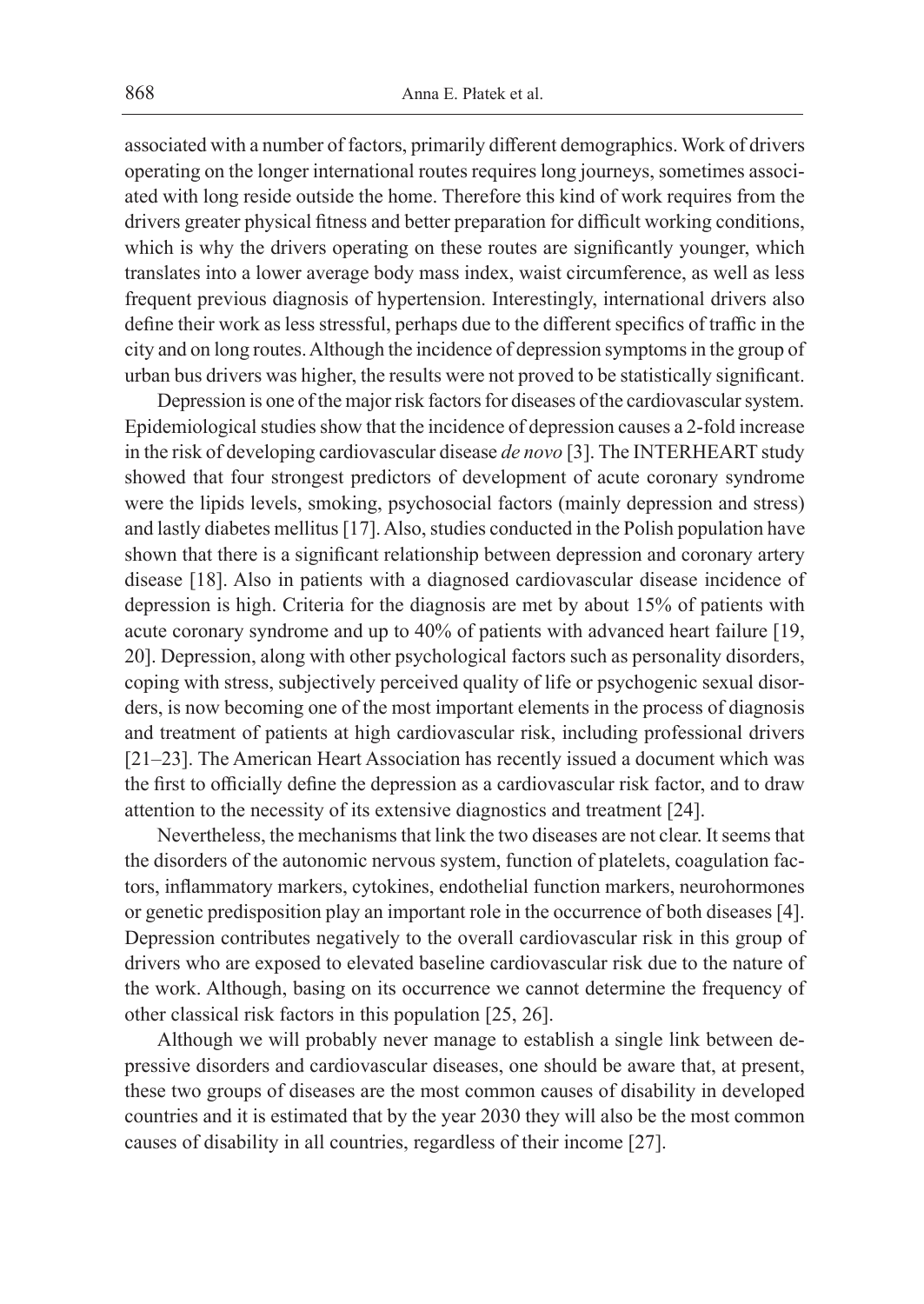#### **Conclusions**

The present study is the first large-scale epidemiological study focusing on the prevalence of depression in professional drivers. In professional drivers prevalence of depression symptoms and work-related stress is relatively high. There are no clinical factors predictive of high risk for depressive disorders development. There was also no significant association between stress and the occurrence of depression symptoms. This along with cardiovascular risk associated with depression is a reason for routine, psychological screening of professional drivers. This study draws attention to the important problem of inadequate diagnosis of mood disorders in a group of professional drivers, becoming a stimulus to consider whether the existing rules on assessing the eligibility of potential candidates for professional drivers have been developed in an appropriate manner.

# **References**

- 1. Jarema M, Dudek D, Czernikiewicz A. *Cognitive dysfunctions in depression underestimated symptomor new dimension?* Psychiatr. Pol. 2014; 48(6): 1105–1116.
- 2. Kessler RC, Bromet EJ. *The epidemiology of depression across cultures*. Annu. Rev. Public Health 2013; 34(1): 119–138.
- 3. Nicholson A, Kuper H, Hemingway H. *Depression as an aetiologic and prognostic factor in coronary heart disease: a meta-analysis of 6362 events among 146 538 participants in 54 observational studies*. Eur. Heart J. 2006; 27(23): 2763–2774.
- 4. Hare DL, Toukhsati SR, Johansson P, Jaarsma T. *Depression and cardiovascular disease: a clinical review*. Eur. Heart J. 2014; 35(21): 1365–1372.
- 5. Mancia G, Fagard R, Narkiewicz K, Redon J, Zanchetti A, Böhm M. et al. *2013 ESH/ESC guidelines for the management of arterial hypertension: the Task Force for the Management of Arterial Hypertension of the European Society of Hypertension (ESH) and of the European Society of Cardiology (ESC)*. Eur. Heart J. 2013; 34(28): 2159–2219.
- 6. Beck AT, Steer RA, Carbin MG. *Psychometric properties of the Beck Depression Inventory: twenty-five years of evaluation*. Clin. Psychol. Rev. 1988; 8: 77–100.
- 7. Apostolopoulos Y, Sönmez S, Shattell MM, Gonzales C, Fehrenbacher C. *Health survey of U.S. long-haul truck drivers: work environment, physical health, and healthcare access*. Work 2013; 46(1): 113–123.
- 8. Wirth M, Burch J, Violanti J, Burchfiel C, Fekedulegn D, Andrew M. et al. *Shiftwork duration and the awakening cortisol response among police officers*. Chronobiol. Int. 2011; 28(5): 446–457.
- 9. Dinges DF, Pack F, Williams K, Gillen KA, Powell JW, Ott GE. et al. *Cumulative sleepiness, mood disturbance, and psychomotor vigilance performance decrements during a week of sleep restricted to 4-5 hours per night*. Sleep 1997; 20(4): 267–277.
- 10. Adrien J. *Neurobiological bases for the relation between sleep and depression*. Sleep Med. Rev. 2002; 6(5): 341–351.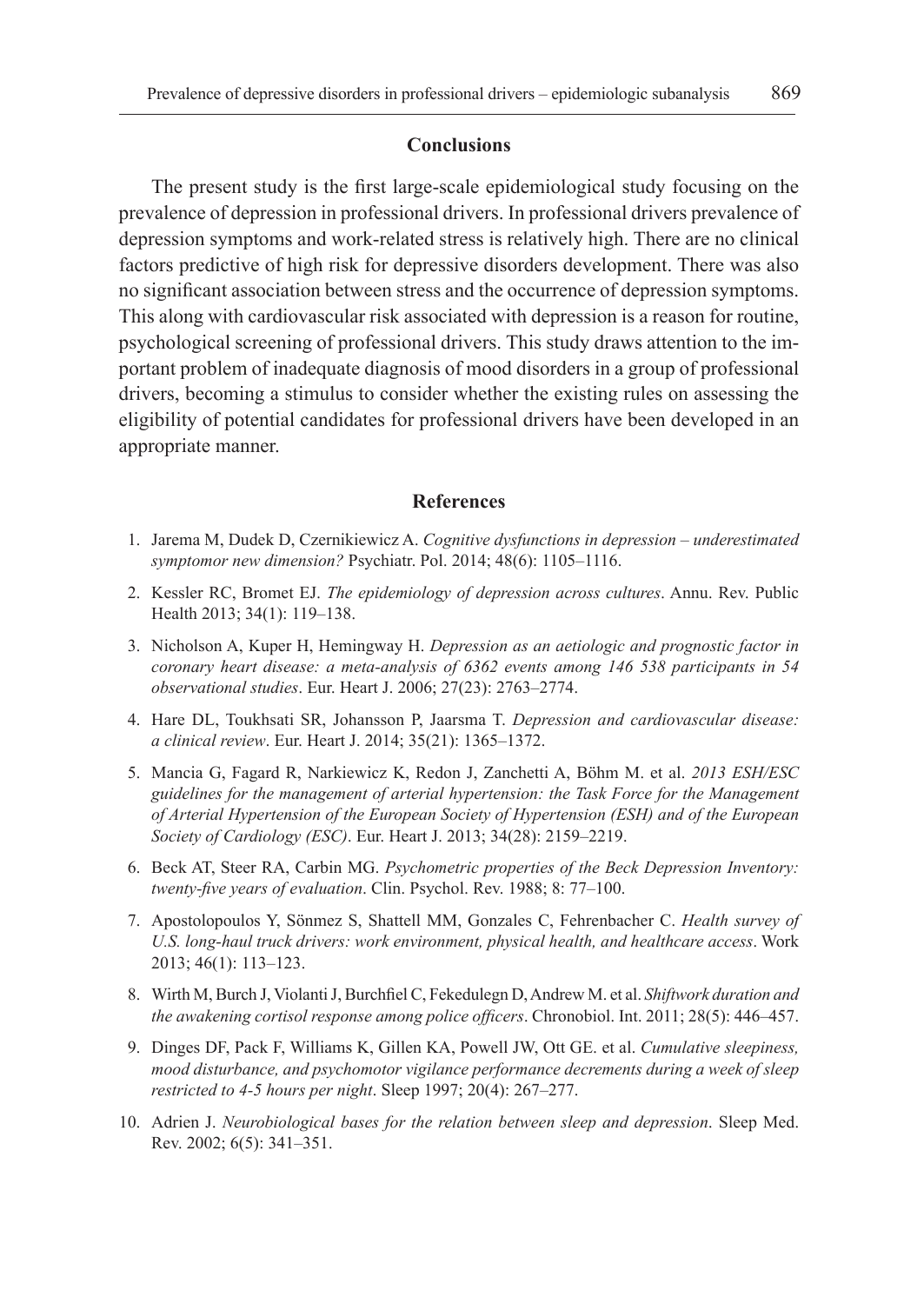- 11. Belkić K, Savić C, Theorell T, Rakić L, Ercegovac D, Djordjević M. *Mechanisms of cardiac risk among professional drivers*. Scand. J. Work Environ. Health 1994; 20(2): 73–86.
- 12. Zoer I, Sluiter JK, Frings-Dresen MH. *Psychological work characteristics, psychological workload and associated psychological and cognitive requirements of train drivers*. Ergonomics 2014; 57(10): 1473–1487.
- 13. De Valck E, Smeekens L, Vantrappen L. *Periodic psychological examination of train drivers' fitness in Belgium: deficits observed and efficacy of the screening procedure*. J. Occup. Environ. Med. 2015; 57(4): 445–452.
- 14. de Croon EM, Sluiter JK, Blonk RW, Broersen JP, Frings-Dresen MH. *Stressful work, psychological job strain, and turnover: a 2-year prospective cohort study of truck drivers*. J. Appl. Psychol. 2004; 89(3): 442–454.
- 15. Nichols M, Townsend N, Scarborough P, Rayner M. *Cardiovascular disease in Europe 2014: epidemiological update*. Eur. Heart J. 2014; 35(42): 2929.
- 16. Bandosz P, O'Flaherty M, Drygas W, Rutkowski M, Koziarek J, Wyrzykowski B. et al. *Decline in mortality from coronary heart disease in Poland after socioeconomic transformation: modelling study*. BMJ 2012; 344: d8136.
- 17. Yusuf S, Hawken S, Ounpuu S, Dans T, Avezum A, Lanas F. et al. *INTERHEART Study Investigators. Effect of potentially modifiable risk factors associated with myocardial infarction in 52 countries (the INTERHEART study): case–control study*. Lancet 2004; 364(9438): 937–952.
- 18. Piwoński J, Piwońska A, Sygnowska E. *Is there an association between depressive symptoms and coronary artery disease in the Polish adult population?* Kardiol. Pol. 2014; 72(1): 50–55.
- 19. Colquhoun DM, Bunker SJ, Clarke DM, Glozier N, Hare DL, Hickie IB. et al. *Screening, referral and treatment for depression in patients with coronary heart disease*. Med. J. Aust. 2013; 198(9): 483–484.
- 20. Rutledge T, Reis VA, Linke SE, Greenberg BH, Mills PJ. *Depression in heart failure: a metaanalytic review of prevalence, intervention effects, and associations with clinical outcomes*. J. Am. Coll. Cardiol. 2006; 48(8): 1527–1537.
- 21. Moryś JM, Bellwon J, Jeżewska M, Adamczyk K, Gruchała M. *The evaluation of stress coping styles and type D personality in patients with coronary artery disease*. Kardiol. Pol. 2015; 73(7): 557–566.
- 22. Ekici B, Ercan EA, Cehreli S, Töre HF. *The effect of emotional status and health-related quality of life on the severity of coronary artery disease*. Kardiol. Pol. 2014; 72(7): 617–623.
- 23. Puchalski B, Szymanski F, Kowalik R, Filipiak KJ. *Dysfunkcje seksualne u mężczyzn w ciągu pierwszych 9 miesięcy po przebytym zawale serca*. Psychiatr. Pol. 2013; 47(5): 811–826.
- 24. Lichtman JH, Froelicher ES, Blumenthal JA, Carney RM, Doering LV, Frasure-Smith N. et al. *Depression as a risk factor for poor prognosis among patients with acute coronary syndrome: systematic review and recommendations: a scientific statement from the American Heart Association*. Circulation 2014; 129(12): 1350–1369.
- 25. Sangaleti CT, Trincaus MR, Baratieri T, Zarowy K, Ladika MB, Menon MU. et al. *Prevalence of cardiovascular risk factors among truck drivers in the South of Brazil*. BMC Public Health 2014; 14: 1063.